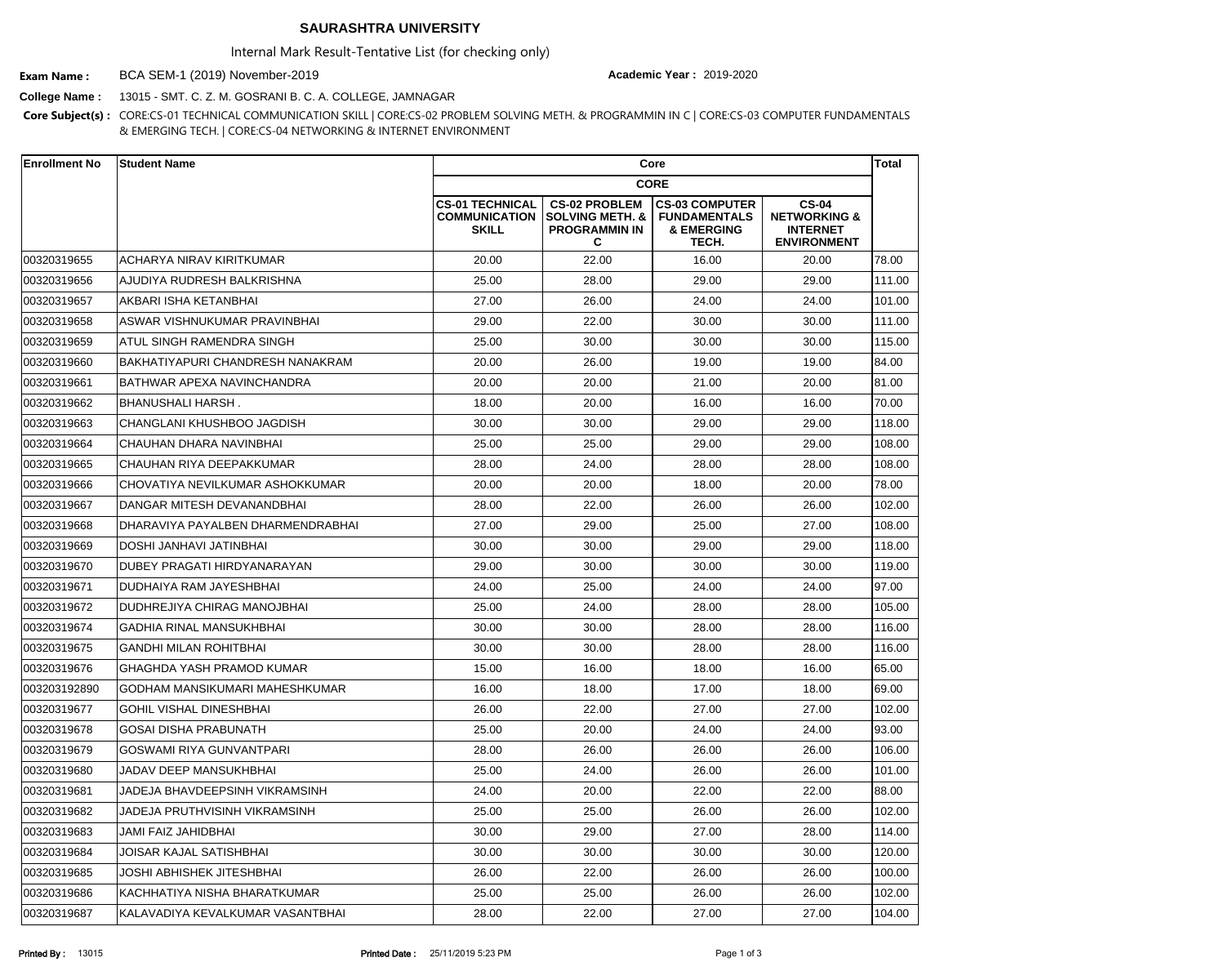## **SAURASHTRA UNIVERSITY**

Internal Mark Result-Tentative List (for checking only)

BCA SEM-1 (2019) November-2019 **Exam Name : Academic Year :** 2019-2020

**College Name :** 13015 - SMT. C. Z. M. GOSRANI B. C. A. COLLEGE, JAMNAGAR

**Core Subject(s) :** CORE:CS-01 TECHNICAL COMMUNICATION SKILL | CORE:CS-02 PROBLEM SOLVING METH. & PROGRAMMIN IN C | CORE:CS-03 COMPUTER FUNDAMENTALS & EMERGING TECH. | CORE:CS-04 NETWORKING & INTERNET ENVIRONMENT

| <b>Enrollment No</b> | <b>Student Name</b>                   | Core                                                           |                                                                                 |                                                                     |                                                                                  |        |
|----------------------|---------------------------------------|----------------------------------------------------------------|---------------------------------------------------------------------------------|---------------------------------------------------------------------|----------------------------------------------------------------------------------|--------|
|                      |                                       | <b>CORE</b>                                                    |                                                                                 |                                                                     |                                                                                  |        |
|                      |                                       | <b>CS-01 TECHNICAL</b><br><b>COMMUNICATION</b><br><b>SKILL</b> | <b>CS-02 PROBLEM</b><br><b>SOLVING METH. &amp;</b><br><b>PROGRAMMIN IN</b><br>C | <b>CS-03 COMPUTER</b><br><b>FUNDAMENTALS</b><br>& EMERGING<br>TECH. | <b>CS-04</b><br><b>NETWORKING &amp;</b><br><b>INTERNET</b><br><b>ENVIRONMENT</b> |        |
| 00320319688          | KALOLA NEET KALPESHBHAI               | 25.00                                                          | 28.00                                                                           | 29.00                                                               | 29.00                                                                            | 111.00 |
| 00320319689          | KAMANI KAUSHIK BAVANJIBHAI            | 25.00                                                          | 20.00                                                                           | 24.00                                                               | 24.00                                                                            | 93.00  |
| 00320319690          | KANAJARIYA RAVI PRAVINBHAI            | 28.00                                                          | 22.00                                                                           | 29.00                                                               | 29.00                                                                            | 108.00 |
| 00320319691          | KANAKHARA MANSI BHAVESH               | 30.00                                                          | 30.00                                                                           | 30.00                                                               | 30.00                                                                            | 120.00 |
| 00320319692          | KANSARA SNEHA KAMLESHBHAI             | 29.00                                                          | 29.00                                                                           | 26.00                                                               | 28.00                                                                            | 112.00 |
| 00320319693          | IKODINARIYA VAIBHAV HASMUKH           | 30.00                                                          | 30.00                                                                           | 26.00                                                               | 30.00                                                                            | 116.00 |
| 00320319694          | LAKHANI RUTVI MANOJ                   | 16.00                                                          | 18.00                                                                           | 20.00                                                               | 18.00                                                                            | 72.00  |
| 00320319695          | ILALWANI ROHIT MUKESHBHAI             | 15.00                                                          | 14.00                                                                           | 12.00                                                               | 12.00                                                                            | 53.00  |
| 00320319696          | MALDE DEEP ATULBHAI                   | 26.00                                                          | 18.00                                                                           | 15.00                                                               | 18.00                                                                            | 77.00  |
| 00320319697          | IMANGE PALAK HARISH                   | 27.00                                                          | 28.00                                                                           | 21.00                                                               | 21.00                                                                            | 97.00  |
| 00320319698          | MANVAR JATINKUMAR SHAILESHBHAI        | 25.00                                                          | 20.00                                                                           | 16.00                                                               | 20.00                                                                            | 81.00  |
| 00320319699          | IMARU JIGAR MAHENDRAKUMAR             | 30.00                                                          | 30.00                                                                           | 30.00                                                               | 30.00                                                                            | 120.00 |
| 00320319700          | MARU MINAL BHARATBHAI                 | 25.00                                                          | 27.00                                                                           | 23.00                                                               | 25.00                                                                            | 100.00 |
| 00320319701          | IMEENA SANDEEP SHIVCHARAN             | 28.00                                                          | 30.00                                                                           | 27.00                                                               | 27.00                                                                            | 112.00 |
| 00320319702          | MODI GUNJA NILESH                     | 15.00                                                          | 18.00                                                                           | 22.00                                                               | 18.00                                                                            | 73.00  |
| 00320319703          | MUNGRA BHAVIK PRADIPBHAI              | 25.00                                                          | 22.00                                                                           | 20.00                                                               | 21.00                                                                            | 88.00  |
| 00320319704          | MUNGRA KEVINKUMAR KALPESHBHAI         | 22.00                                                          | 19.00                                                                           | 20.00                                                               | 19.00                                                                            | 80.00  |
| 00320319705          | NANDA CHINTAN SHAILESHBHAI            | 18.00                                                          | 16.00                                                                           | 16.00                                                               | 18.00                                                                            | 68.00  |
| 00320319706          | NANDA DHARMI RAJESHBHAI               | 16.00                                                          | 20.00                                                                           | 17.00                                                               | 18.00                                                                            | 71.00  |
| 00320319707          | NANDA NANDINI ANIL                    | 29.00                                                          | 22.00                                                                           | 21.00                                                               | 21.00                                                                            | 93.00  |
| 00320319708          | <b>PANDYA KRUNAL CHANDRAKANTBHAI</b>  | 15.00                                                          | 14.00                                                                           | 14.00                                                               | 14.00                                                                            | 57.00  |
| 00320319709          | PARTH KISHORBHAI.                     | 30.00                                                          | 30.00                                                                           | 28.00                                                               | 30.00                                                                            | 118.00 |
| 00320319710          | PATADIYA ANKIT HARESHBHAI             | 20.00                                                          | 16.00                                                                           | 20.00                                                               | 18.00                                                                            | 74.00  |
| 00320319711          | RAI SONI BHARATBHAI                   | 29.00                                                          | 30.00                                                                           | 30.00                                                               | 30.00                                                                            | 119.00 |
| 00320319712          | RANGANI RAJ JAYESH                    | 30.00                                                          | 30.00                                                                           | 30.00                                                               | 30.00                                                                            | 120.00 |
| 00320319713          | <b>RAVI KUMAR.</b>                    | 30.00                                                          | 30.00                                                                           | 27.00                                                               | 27.00                                                                            | 114.00 |
| 00320319714          | ROHAN PRASHAR .                       | 20.00                                                          | 19.00                                                                           | 20.00                                                               | 19.00                                                                            | 78.00  |
| 00320319715          | <b>SAGHANI HARDIK ASHOKBHAI</b>       | 20.00                                                          | 13.00                                                                           | 12.00                                                               | 12.00                                                                            | 57.00  |
| 00320319716          | <b>SANTANI JAY KISHORBHAI</b>         | 30.00                                                          | 27.00                                                                           | 26.00                                                               | 30.00                                                                            | 113.00 |
| 00320319717          | SANTANI VIVEK BHAGESHKUMAR            | 30.00                                                          | 30.00                                                                           | 30.00                                                               | 30.00                                                                            | 120.00 |
| 00320319718          | <b>SHAH DARSHI SANDIP</b>             | 30.00                                                          | 30.00                                                                           | 30.00                                                               | 30.00                                                                            | 120.00 |
| 00320319719          | <b>SHARMA SHASHIKUMAR HITESHKUMAR</b> | 27.00                                                          | 25.00                                                                           | 24.00                                                               | 24.00                                                                            | 100.00 |
| 00320319720          | SOMAIYA SOHAM KAMLESH                 | 30.00                                                          | 28.00                                                                           | 25.00                                                               | 29.00                                                                            | 112.00 |